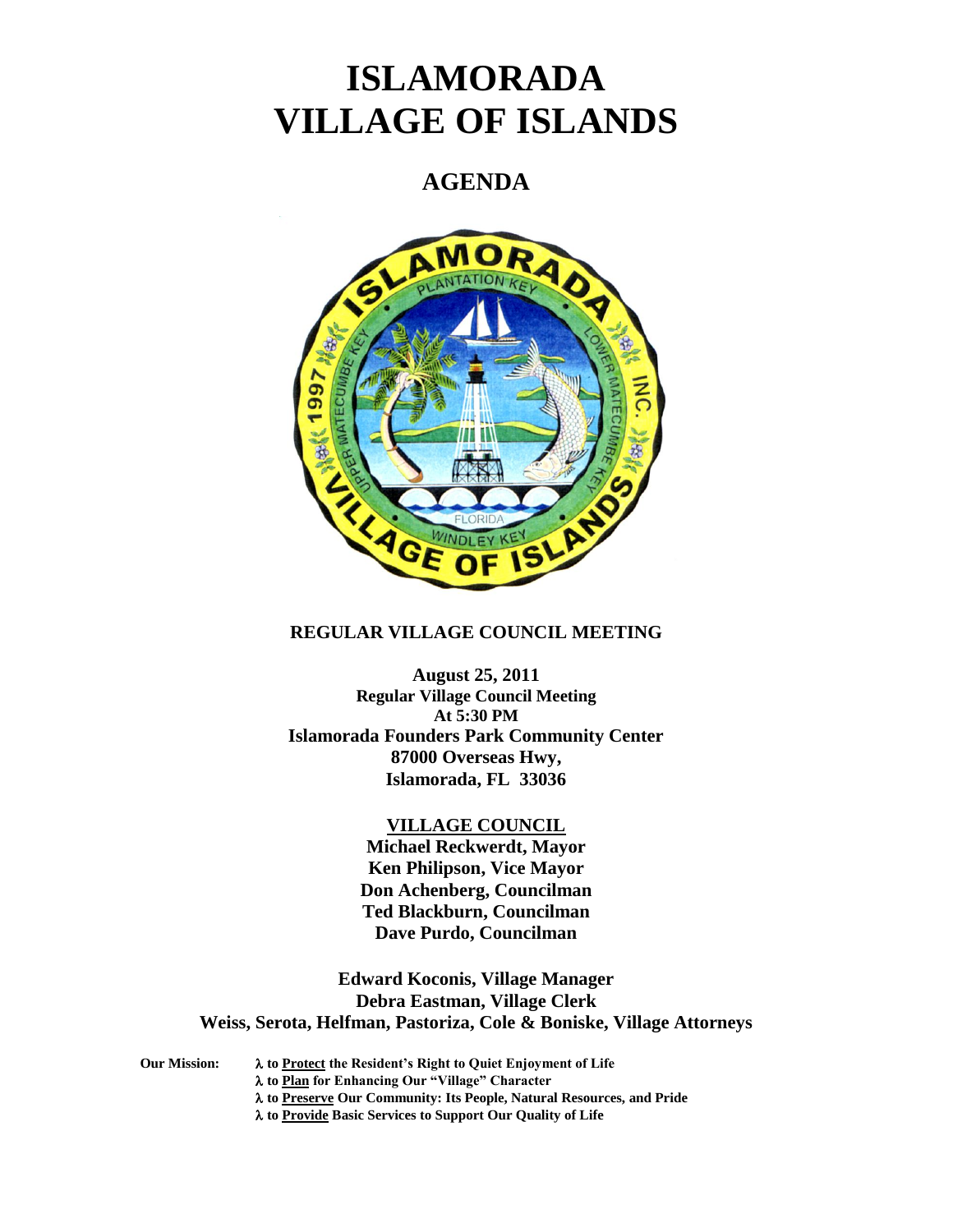#### **ISLAMORADA, VILLAGE OF ISLANDS REGULAR VILLAGE COUNCIL MEETING**

**August 25, 2011 Founders Park Community Center 87000 Overseas Hwy Islamorada, FL 33036**

#### **I. CALL TO ORDER\ROLL CALL**

#### **II. PLEDGE OF ALLEGIANCE**

- **III. PRESENTATIONS**
- **IV. PUBLIC COMMENT**

#### **V. AGENDA: Request for Deletion / Emergency Additions**

#### **VI. CITIZENS' ADVISORY COMMITTEE UPDATES**

- **A.** Historic Preservation Commission No Report
- **B.** Land Acquisition Advisory Committee No Report
- **C.** Landscape Advisory Committee No Report
- **D.** Local Planning Agency No Report
- **E.** Near Shore Water Support Citizens' Advisory Committee No Report
- **F.** Parks and Recreation Citizen's Advisory Committee Chairperson Carolyn Wightman
- **G.** Water Quality Improvement Citizens' Advisory Committee –No Report
- **H.** Workforce / Affordable Housing Citizens' Advisory Committee Chairperson Renee Sebastian
- **I.** Citizens' Financial Advisory Committee No Report

#### **VII. WASTEWATER MATTERS**

- **A.** Wastewater Update
- **B.** Final Supplemental Assessment Resolution for Non-Ad Valorem **TAB 1** Assessment Program for Wastewater Collection and Treatment Facilities in Remaining Village Service Areas (Excluding North Plantation Key)

#### **RESOLUTION. 11-**

**A RESOLUTION OF THE VILLAGE COUNCIL OF ISLAMORADA, VILLAGE OF ISLANDS, FLORIDA, RELATING TO THE CONSTRUCTION OF WASTEWATER COLLECTION AND TREATMENT FACILITIES WITHIN THE WASTEWATER ASSESSMENT AREA WITHIN THE VILLAGE BUT EXCLUDING THE NORTH PLANTATION KEY ASSESSMENT AREA; IMPOSING SPECIAL ASSESSMENTS; APPROVING THE ASSESSMENT ROLL; PROVIDING FOR COLLECTION OF THE ASSESSMENTS; AND PROVIDING AN EFFECTIVE DATE**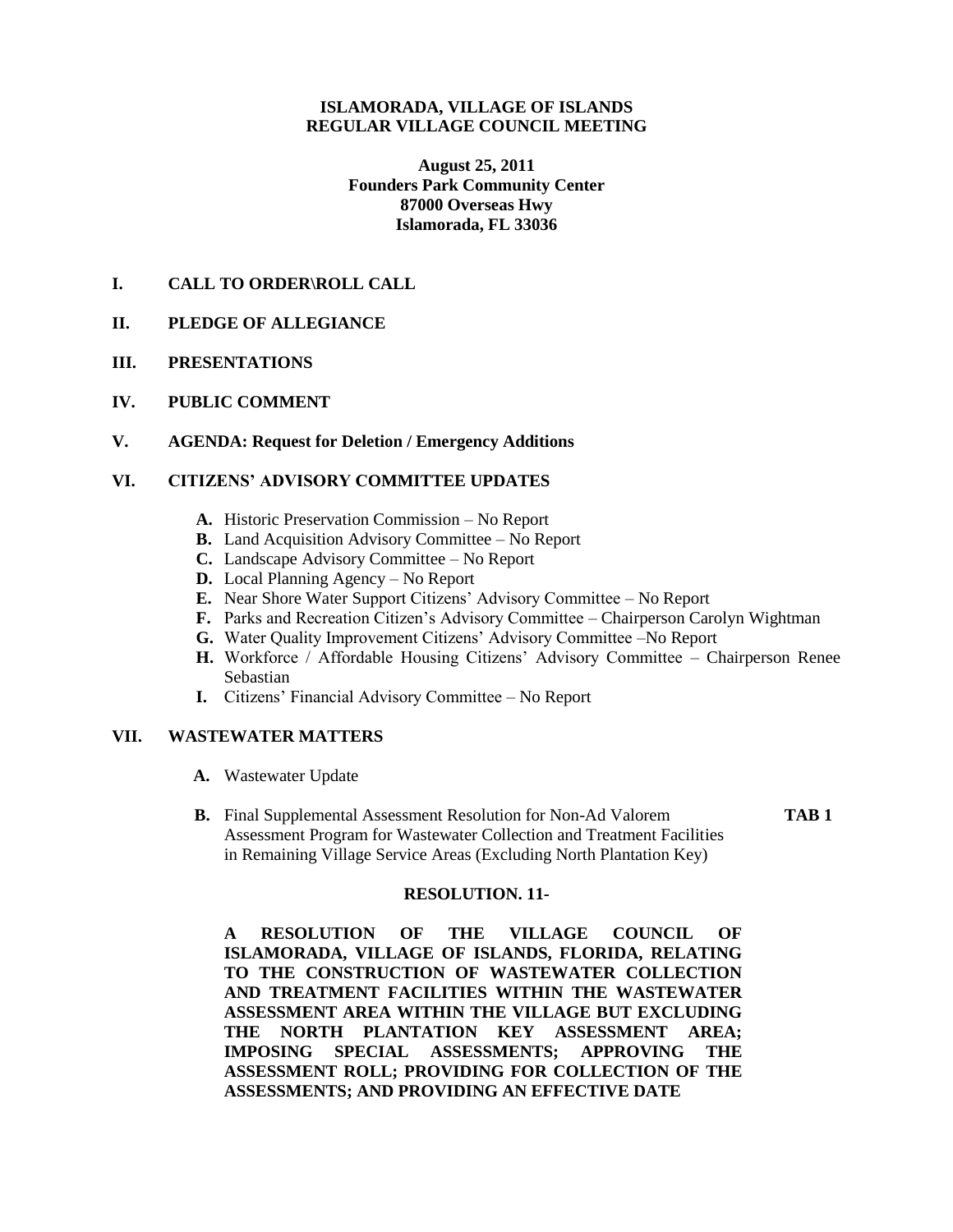**C.** A Resolution Approving an Agreement Between Public Resources **TAB 2** Management Group, Inc. and Islamorada, Village of Islands to Provide Professional Consulting Services for the Village Wastewater Design-Build-Operate-Finance Process

#### **RESOLUTION. 11-**

**A RESOLUTION OF THE VILLAGE COUNCIL OF ISLAMORADA, VILLAGE OF ISLANDS, FLORIDA APPROVING THE AGREEMENT BETWEEN PUBLIC RESOURCES MANAGEMENT GROUP, INC AND ISLAMORADA, VILLAGE OF ISLANDS TO PROVIDE PROFESSIONAL CONSULTING SERVICES RELATIVE TO THE VILLAGE WASTEWATER DESIGN-BUILD-OPERATE-FINANCE PROCESS; AUTHORIZING VILLAGE OFFICIALS TO IMPLEMENT THE TERMS AND CONDITIONS OF THE AGREEMENT; AUTHORIZING THE VILLAGE MANAGER TO EXPEND BUDGETED FUNDS; WAIVING COMPETITIVE BIDDING; AUTHORIZING THE VILLAGE MANAGER TO EXECUTE THE AGREEMENT; AND PROVIDING FOR AN EFFECTIVE DATE**

**D.** A Resolution Approving an Agreement Between Public Resources **TAB 3** Management Group, Inc. and Islamorada, Village of Islands to Provide a Wastewater Program Forecast

#### **RESOLUTION. 11-**

**A RESOLUTION OF THE VILLAGE COUNCIL OF ISLAMORADA, VILLAGE OF ISLANDS, FLORIDA APPROVING THE AGREEMENT BETWEEN PUBLIC RESOURCES MANAGEMENT GROUP, INC AND ISLAMORADA, VILLAGE OF ISLANDS TO PROVIDE A WASTEWATER FINANCIAL FORECAST; AUTHORIZING VILLAGE OFFICIALS TO IMPLEMENT THE TERMS AND CONDITIONS OF THE AGREEMENT; AUTHORIZING THE VILLAGE MANAGER TO EXPEND BUDGETED FUNDS; WAIVING COMPETITIVE BIDDING; AUTHORIZING THE VILLAGE MANAGER TO EXECUTE THE AGREEMENT; AND PROVIDING FOR AN EFFECTIVE DATE**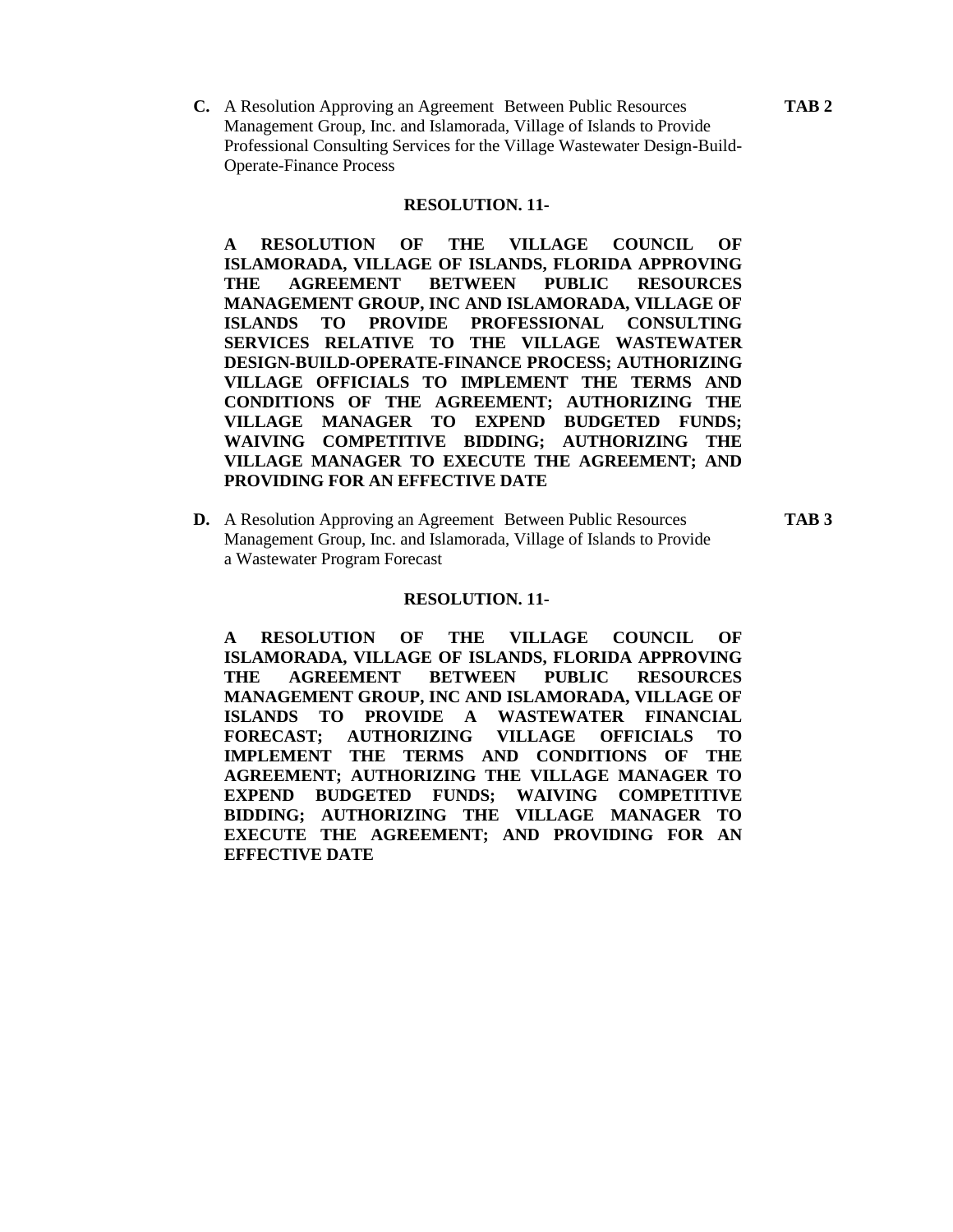**E.** A Resolution Approving a Modification to the Letter Agreement Between **TAB 4** Nabors Giblin & Nickerson P.A. and Islamorada, Village of Islands to Provide Legal Services for the Village Wastewater Utility

#### **RESOLUTION. 11-**

**A RESOLUTION OF THE VILLAGE COUNCIL OF ISLAMORADA, VILLAGE OF ISLANDS, FLORIDA APPROVING A MODIFICATION OF THE LETTER AGREEMENT BETWEEN NABORS GIBLIN NICKERSON P.A. AND ISLAMORADA, VILLAGE OF ISLANDS TO PROVIDE LEGAL SERVICES FOR THE VILLAGE WASTEWATER UTILITY; AUTHORIZING VILLAGE OFFICIALS TO IMPLEMENT THE TERMS AND CONDITIONS OF THE AGREEMENT; AUTHORIZING THE VILLAGE MANAGER TO EXPEND BUDGETED FUNDS; AUTHORIZING THE VILLAGE MANAGER TO EXECUTE THE MODIFICATION OF THE LETTER AGREEMENT; AND PROVIDING FOR AN EFFECTIVE DATE**

#### **VIII. QUASI-JUDICIAL**

#### **IX. CONSENT AGENDA**

(All items on the Consent Agenda are considered routine by the Village Council and will be approved by one motion. There will be no separate discussion of these items unless a Councilmember so requests, in which event, the item will be moved to the Main Agenda.)

- **A.** Minutes: Regular Village Council Meetings July 28, 2011 and **TAB 5** August 9, 2011; Executive Sessions, August 9, 2011 (Case No. 11-CA-325-P), August 9, 2011 (Case No. 11-CA-295-P) and August 9, 2011 (Case No. 11-CA-188-P); Village Council Budget Workshop August 18, 2011; Special Call Village Council Meeting, August 18, 2011
- **B.** Resolution Providing for the Acceptance of Legal Service of Process by **TAB 6** the Village Clerk

#### **RESOLUTION. 11-**

**A RESOLUTION OF THE VILLAGE COUNCIL OF ISLAMORADA, VILLAGE OF ISLANDS, FLORIDA, AUTHORIZING THE VILLAGE CLERK TO ACCEPT SERVICE OF PROCESS UNDER CHAPTER 48, FLORIDA STATUTES FOR ALL LITIGATION FILED AGAINST THE VILLAGE; AND PROVIDING FOR AN EFFECTIVE DATE**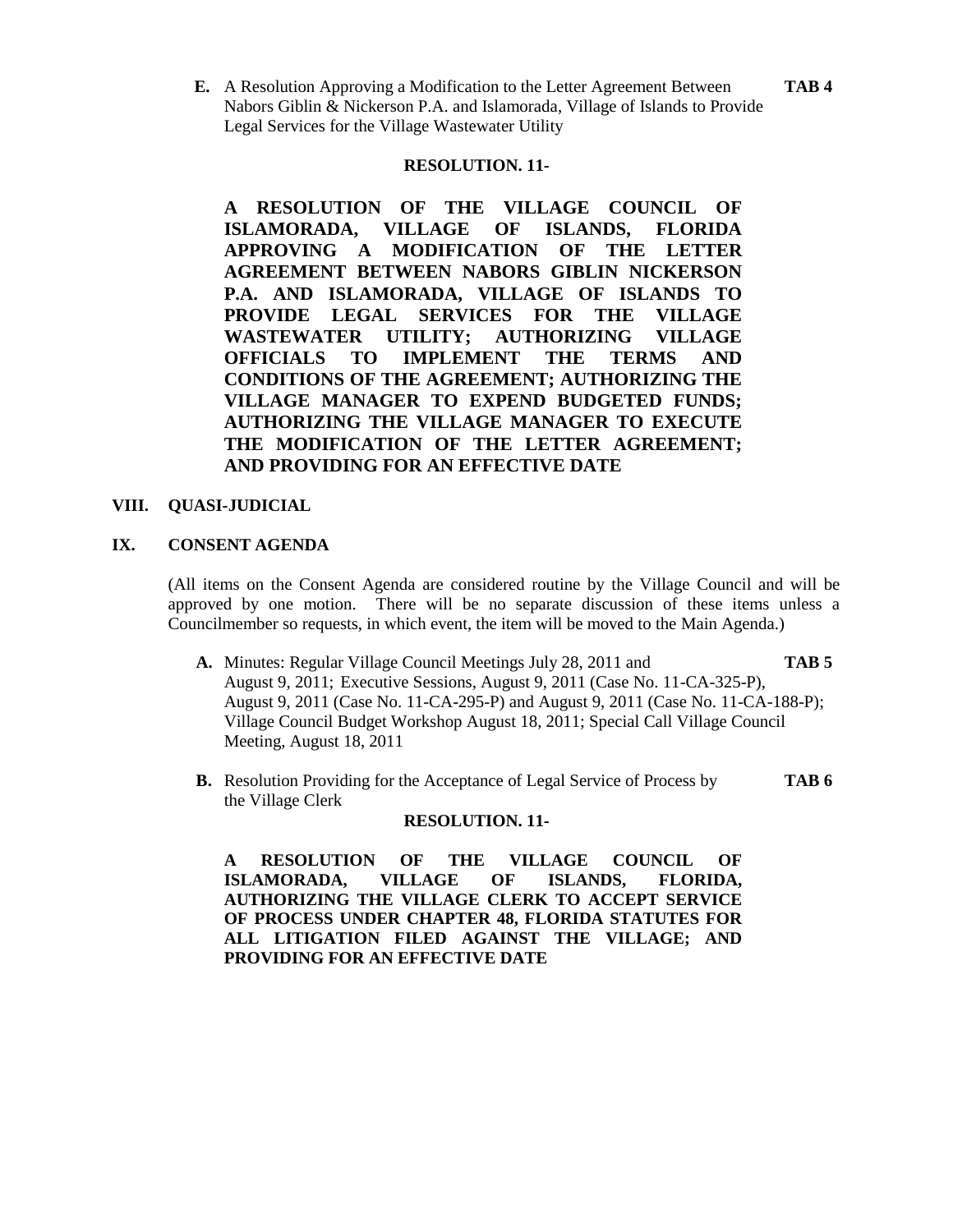#### **X. ORDINANCES**

#### **XI. RESOLUTIONS**

**A.** Proposed Resolution Approving Amended and Restated Agreement for **TAB 7** Solid Waste Services with Veolia ES Solid Waste Southeast, Inc.

#### **RESOLUTION. 11-**

**A RESOLUTION OF THE VILLAGE COUNCIL OF ISLAMORADA, VILLAGE OF ISLANDS, FLORIDA APPROVING THE AMENDED AND RESTATED AGREEMENT FOR SOLID WASTE SERVICES BETWEEN VEOLIA ES SOLID WASTE SOUTHEAST, INC. AND ISLAMORADA, VILLAGE OF ISLANDS TO PROVIDE SOLID WASTE COLLECTION AND DISPOSAL SERVICES; AUTHORIZING VILLAGE OFFICIALS TO IMPLEMENT THE TERMS AND CONDITIONS OF THE AGREEMENT; AUTHORIZING THE VILLAGE MANAGER TO EXPEND BUDGETED FUNDS; AUTHORIZING THE VILLAGE MANAGER TO EXECUTE THE AGREEMENT; AND PROVIDING FOR AN EFFECTIVE DATE**

**B.** Proposed Settlement Agreement Between Islamorada, Village of Islands **TAB 8** and Jose and Maria ("Alberto") Regarding Ending Litigation

#### **RESOLUTION. 11-**

**A RESOLUTION OF THE VILLAGE COUNCIL OF ISLAMORADA, VILLAGE OF ISLANDS, FLORIDA, APPROVING THE LITIGATION SETTLEMENT AGREEMENT WITH JOSE AND MARIA ALBERTO; AUTHORIZING THE APPROPRIATE VILLAGE OFFICIALS TO EXECUTE THE SETTLEMENT AGREEMENT AND ANY ADDITIONAL DOCUMENTS PERTAINING TO THE SETTLEMENT AGREEMENT AND TO TAKE ALL ACTIONS NECESSARY TO IMPLEMENT THE TERMS AND CONDITIONS OF THE SETTLEMENT AGREEMENT; AND PROVIDING FOR AN EFFECTIVE DATE**

**C.** Resolution Approving Renewal of Professional Auditing Services Engagement **TAB 9** with Cherry, Bekaert & Holland, LLP

#### **RESOLUTION. 11-**

**A RESOLUTION OF THE VILLAGE COUNCIL OF ISLAMORADA, VILLAGE OF ISLANDS, FLORIDA; APPROVING THE RENEWAL OF THE PROFESSIONAL AUDITING SERVICES ENGAGEMENT WITH CHERRY BEKAERT & HOLLAND LLP**  FOR THE FISCAL YEAR ENDING SEPTEMBER 30, 2011; **AUTHORIZING THE VILLAGE MANAGER TO EXECUTE THE RENEWAL ENGAGEMENT; AUTHORIZING THE EXPENDITURE OF BUDGETED FUNDS; AND PROVIDING FOR AN EFFECTIVE DATE**